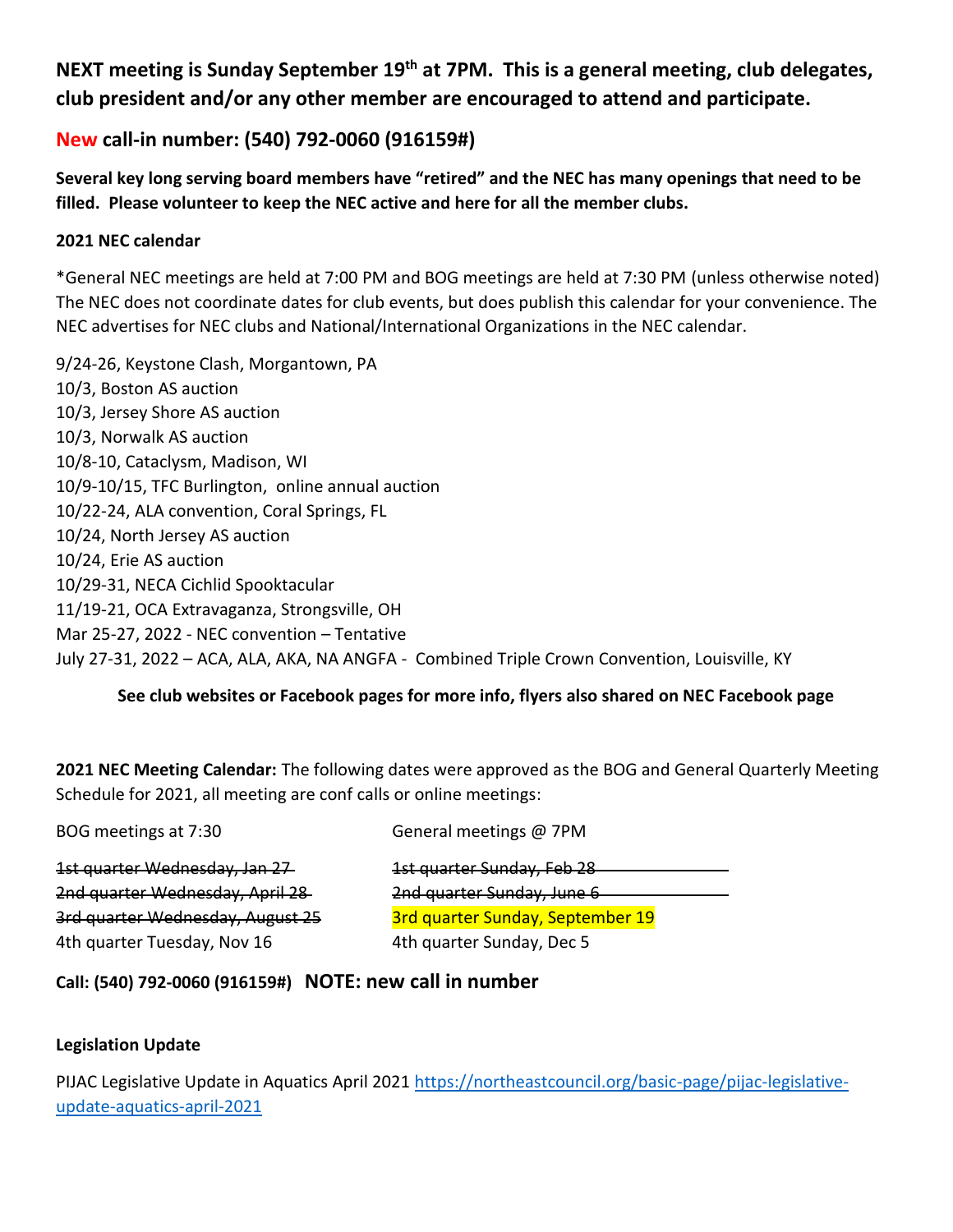PIJAC Zebra Mussel guidance 04/07/21 [https://northeastcouncil.org/basic-page/pijac-zebra-mussel-guidance-](https://northeastcouncil.org/basic-page/pijac-zebra-mussel-guidance-040721)[040721](https://northeastcouncil.org/basic-page/pijac-zebra-mussel-guidance-040721)

**NEC Slide and Videos** All video and slide presentations are available to any NEC club to use as their monthly meeting program. Any other use should be discussed with the NEC slide and video chairman prior to the request. Please make requests as far in advance as possible to allow for scheduling and regular mail delivery. The NEC will pay for standard postage to the requesting NEC club. Any NEC club requesting expedited delivery will need to pay for that postage. The NEC club requesting the program is responsible for postage back. Failure to return the program will result in a \$50 replacement charge. Please return programs within 14 days after the scheduled meeting. Requests should be made to: David Banks, 315 US RT 2, Grand Isle, VT 05458, Email: dbanks@together.net or 802-372-8716 Last published library listing: May 15, 2020 NEC Newsletter and on the NEC website:<http://northeastcouncil.org/basic-page/nec-lending-library>

#### **NEC MEMBER CLUBS:**

Aquarium Club of Lancaster County ACLC Boston Aquarium Society BAS Brooklyn Aquarium Society BASNY Bucks County Aquarium Society BCAS Capital Cichlid Association CCA Central New York Aquarium Society CNYAS Cichlid Club of York CCY Connecticut Aquatic Plant Enthusiasts CAPE Connecticut Betta Club CBC Danbury Area Aquarium Society DAAS Diamond State Aquarium Society DSAS Erie Aquarium Society EAS Greater City Aquarium Society GCAS Jersey Shore Aquarium Society JSAS Koi Organization International K.O.I. Long Island Aquarium Society LIAS Long Island Killifish Association LIKA Metropolitan Area Killifish Association MAKA Nassau County Aquarium Society NCAS New England Cichlid Association NECA New England Fancy Guppy Association NEFG Northeast Livebearers Association NELA North Jersey Aquarium Society NJAS Norwalk Aquarium Society NAS Otter Valley Aquarium Society OVAS PA Guppy Club PAGC Pioneer Valley Aquarium Society PVAS Pioneer Valley Water Garden & Koi Club PVWG&K Skylands Aquarium & Water Garden Group SAWGG